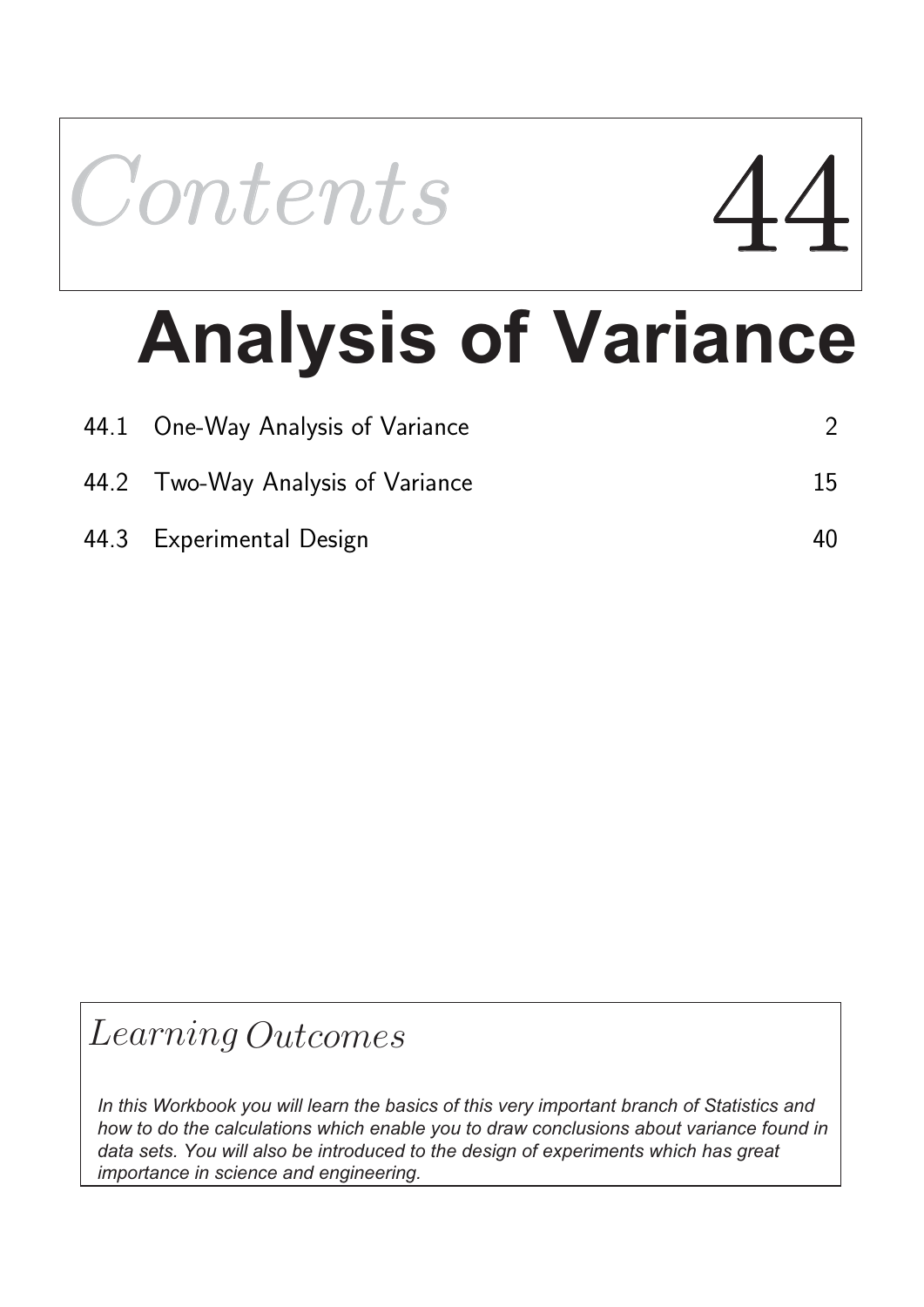## **One-Way Analysis of Variance**





## **Introduction**

Problems in engineering often involve the exploration of the relationships between values taken by a variable under different conditions. HELM 41 introduced hypothesis testing which enables us to compare two population means using hypotheses of the general form

$$
H_0: \mu_1 = \mu_2
$$

$$
H_1: \mu_1 \neq \mu_2
$$

or, in the case of more than two populations,

$$
H_0: \ \mu_1 = \mu_2 = \mu_3 = \ldots = \mu_k
$$

 $H_1: H_0$  is not true

If we are comparing more than two population means, using the type of hypothesis testing referred to above gets very clumsy and very time consuming. As you will see, the statistical technique called Analysis of Variance (ANOVA) enables us to compare several populations simultaneously. We might, for example need to compare the shear strengths of five different adhesives or the surface toughness of six samples of steel which have received different surface hardening treatments.

| Prerequisites                           | • be familiar with the general techniques of<br>hypothesis testing |  |
|-----------------------------------------|--------------------------------------------------------------------|--|
| Before starting this Section you should | $\bullet$ be familiar with the F-distribution                      |  |
|                                         | • describe what is meant by the term one-way<br>ANOVA.             |  |
| Learning Outcomes                       | • perform one-way ANOVA calculations.                              |  |
| On completion you should be able to     | • interpret the results of one-way ANOVA<br>calculations           |  |

 $\overline{\phantom{0}}$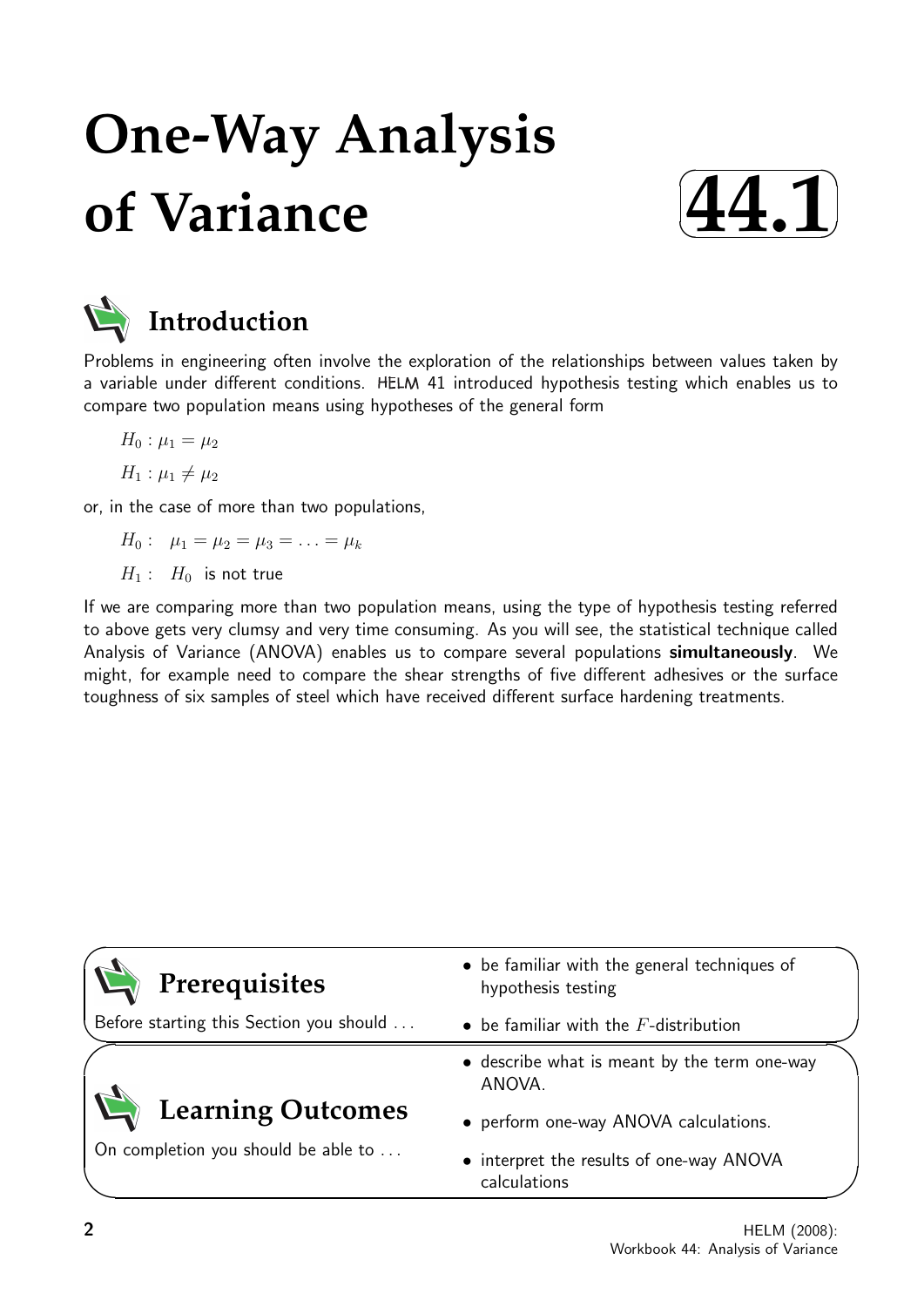### **1. One-way ANOVA**

In this Workbook we deal with one-way analysis of variance (one-way ANOVA) and two-way analysis of variance (two-way ANOVA). One-way ANOVA enables us to compare several means simultaneously by using the  $F$ -test and enables us to draw conclusions about the variance present in the set of samples we wish to compare.

Multiple (greater than two) samples may be investigated using the techniques of two-population hypothesis testing. As an example, it is possible to do a comparison looking for variation in the surface hardness present in (say) three samples of steel which have received different surface hardening treatments by using hypothesis tests of the form

$$
H_0: \mu_1 = \mu_2
$$
  

$$
H_1: \mu_1 \neq \mu_2
$$

We would have to compare all possible pairs of samples before reaching a conclusion. If we are dealing with three samples we would need to perform a total of

$$
{}^{3}C_{2} = \frac{3!}{1!2!} = 3
$$

hypothesis tests. From a practical point of view this is not an efficient way of dealing with the problem, especially since the number of tests required rises rapidly with the number of samples involved. For example, an investigation involving ten samples would require

$$
{}^{10}C_2 = \frac{10!}{8!2!} = 45
$$

separate hypothesis tests.

There is also another crucially important reason why techniques involving such batteries of tests are unacceptable. In the case of 10 samples mentioned above, if the probability of correctly accepting a given null hypothesis is 0.95, then the probability of correctly accepting the null hypothesis

$$
H_0: \mu_1 = \mu_2 = \ldots = \mu_{10}
$$

is  $(0.95)^{45} \approx 0.10$  and we have only a 10% chance of correctly accepting the null hypothesis for all 45 tests. Clearly, such a low success rate is unacceptable. These problems may be avoided by simultaneously testing the significance of the difference between a set of more than two population means by using techniques known as the analysis of variance.

Essentially, we look at the variance *between* samples and the variance *within* samples and draw conclusions from the results. Note that the variation between samples is due to assignable (or controlled) causes often referred in general as treatments while the variation within samples is due to chance. In the example above concerning the surface hardness present in three samples of steel which have received different surface hardening treatments, the following diagrams illustrate the differences which may occur when between sample and within sample variation is considered.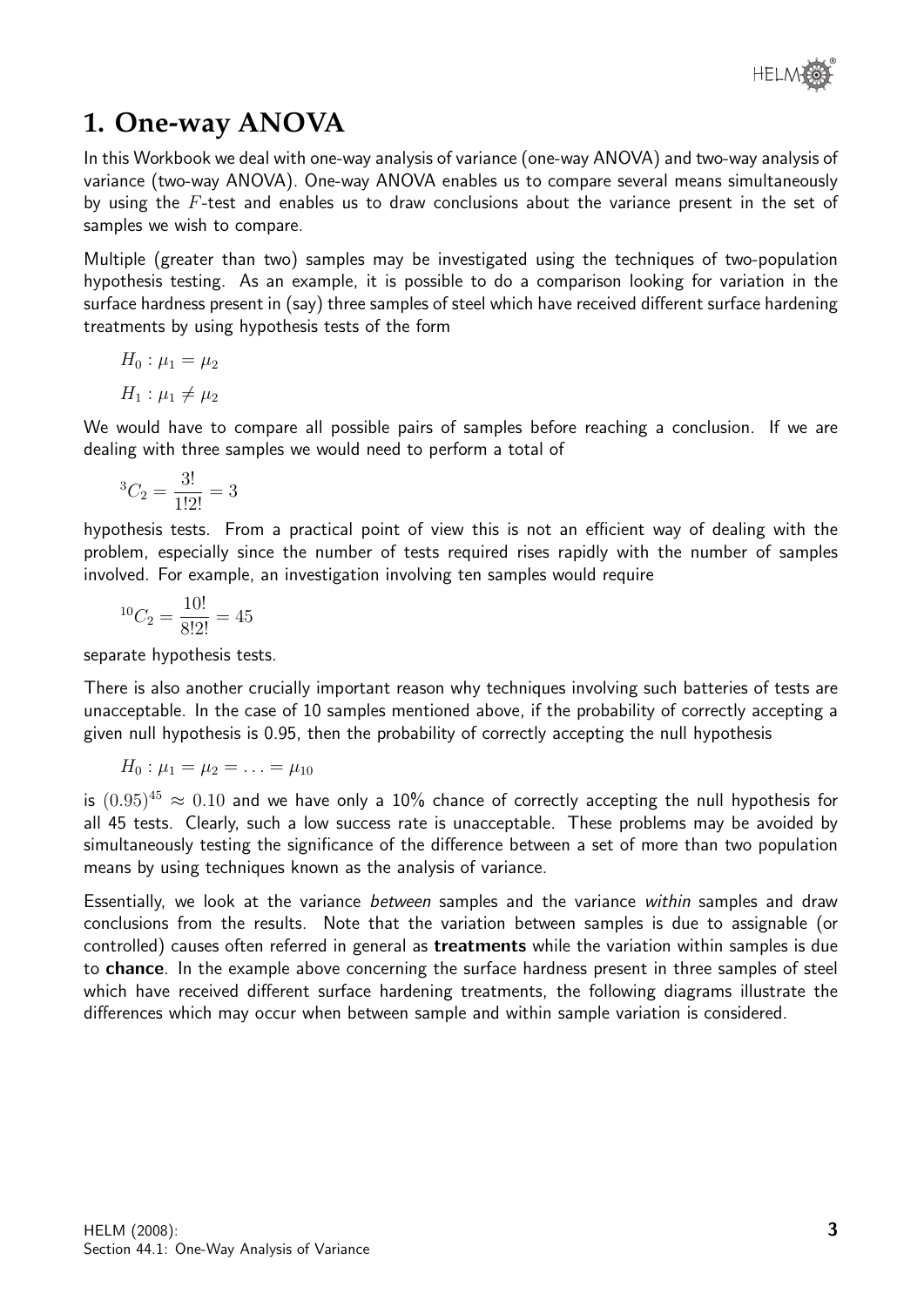#### Case 1

In this case the variation within samples is roughly on a par with that occurring between samples.





#### Case 2

In this case the variation within samples is considerably less than that occurring between samples.





We argue that the greater the variation present *between* samples in comparison with the variation present within samples the more likely it is that there are 'real' differences between the population means, say  $\mu_1, \mu_2$  and  $\mu_3$ . If such 'real' differences are shown to exist at a sufficiently high level of significance, we may conclude that there is sufficient evidence to enable us to reject the null hypothesis  $H_0$ :  $\mu_1 = \mu_2 = \mu_3$ .

#### **Example of variance in data**

This example looks at variance in data. Four machines are set up to produce alloy spacers for use in the assembly of microlight aircraft. The spaces are supposed to be identical but the four machines give rise to the following varied lengths in mm.

|    | Machine $A \mid$ Machine $B \mid$ Machine $C \mid$ Machine $D \mid$ |      |  |
|----|---------------------------------------------------------------------|------|--|
| 46 | 56                                                                  | 55   |  |
|    | 55                                                                  | 51   |  |
|    | 56                                                                  | 50   |  |
| 46 |                                                                     | -51. |  |
|    |                                                                     |      |  |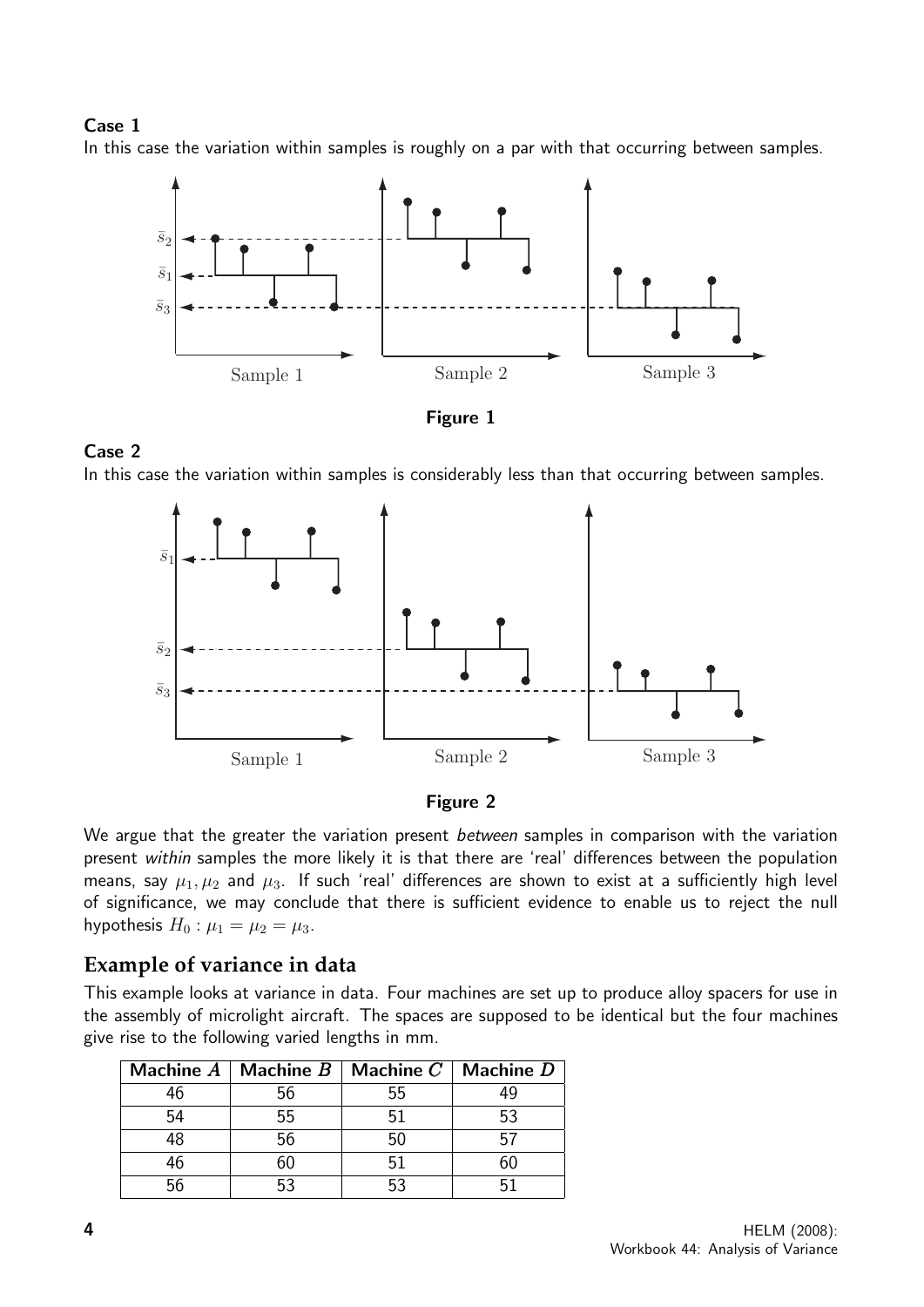Since the machines are set up to produce identical alloy spacers it is reasonable to ask if the evidence we have suggests that the machine outputs are the same or different in some way. We are really asking whether the sample means, say  $\bar{X}_A, \bar{X}_B, \bar{X}_C$  and  $\bar{X}_D$ , are different because of differences in the respective population means, say  $\mu_A,\mu_B,~\mu_C$  and  $\mu_D$ , or whether the differences in  $\bar{X}_A,\bar{X}_B,\bar{X}_C$ and  $\bar{X}_D$  may be attributed to chance variation. Stated in terms of a hypothesis test, we would write

 $H_0: \mu_A = \mu_B = \mu_C = \mu_D$ 

 $H_1$ : At least one mean is different from the others

In order to decide between the hypotheses, we calculate the mean of each sample and overall mean (the mean of the means) and use these quantities to calculate the variation present between the samples. We then calculate the variation present within samples. The following tables illustrate the calculations.

$$
H_0: \mu_A = \mu_B = \mu_C = \mu_D
$$

 $H_1$ : At least one mean is different from the others

| Machine $A$      | Machine $B$ | Machine $C$ | Machine D |
|------------------|-------------|-------------|-----------|
| 46               | 56          | 55          | 49        |
| 54               | 55          | 51          | 53        |
| 48               | 56          | 50          | 57        |
| 46               | 60          | 51          | 60        |
| 56               | 53          | 53          | 51        |
|                  |             |             |           |
| $\bar{X}_A = 50$ | $X_B=56$    | $X_C = 52$  | $X_D=54$  |

The mean of the means is clearly

$$
\bar{X} = \frac{50 + 56 + 52 + 54}{4} = 53
$$

so the variation present between samples may be calculated as

$$
S_{Tr}^{2} = \frac{1}{n-1} \sum_{i=A}^{D} (\bar{X}_{i} - \bar{\bar{X}})^{2}
$$
  
=  $\frac{1}{4-1} ((50-53)^{2} + (56-53)^{2} + (52-53)^{2} + (54-53)^{2})$   
=  $\frac{20}{3} = 6.67$  to 2 d.p.

Note that the notation  $S^2_{Tr}$  reflects the general use of the word 'treatment' to describe assignable causes of variation between samples. This notation is not universal but it is fairly common.

#### Variation within samples

We now calculate the variation due to chance errors present within the samples and use the results to obtain a pooled estimate of the variance, say  $S^2_E$ , present *within* the samples. After this calculation we will be able to compare the two variances and draw conclusions. The variance present within the samples may be calculated as follows.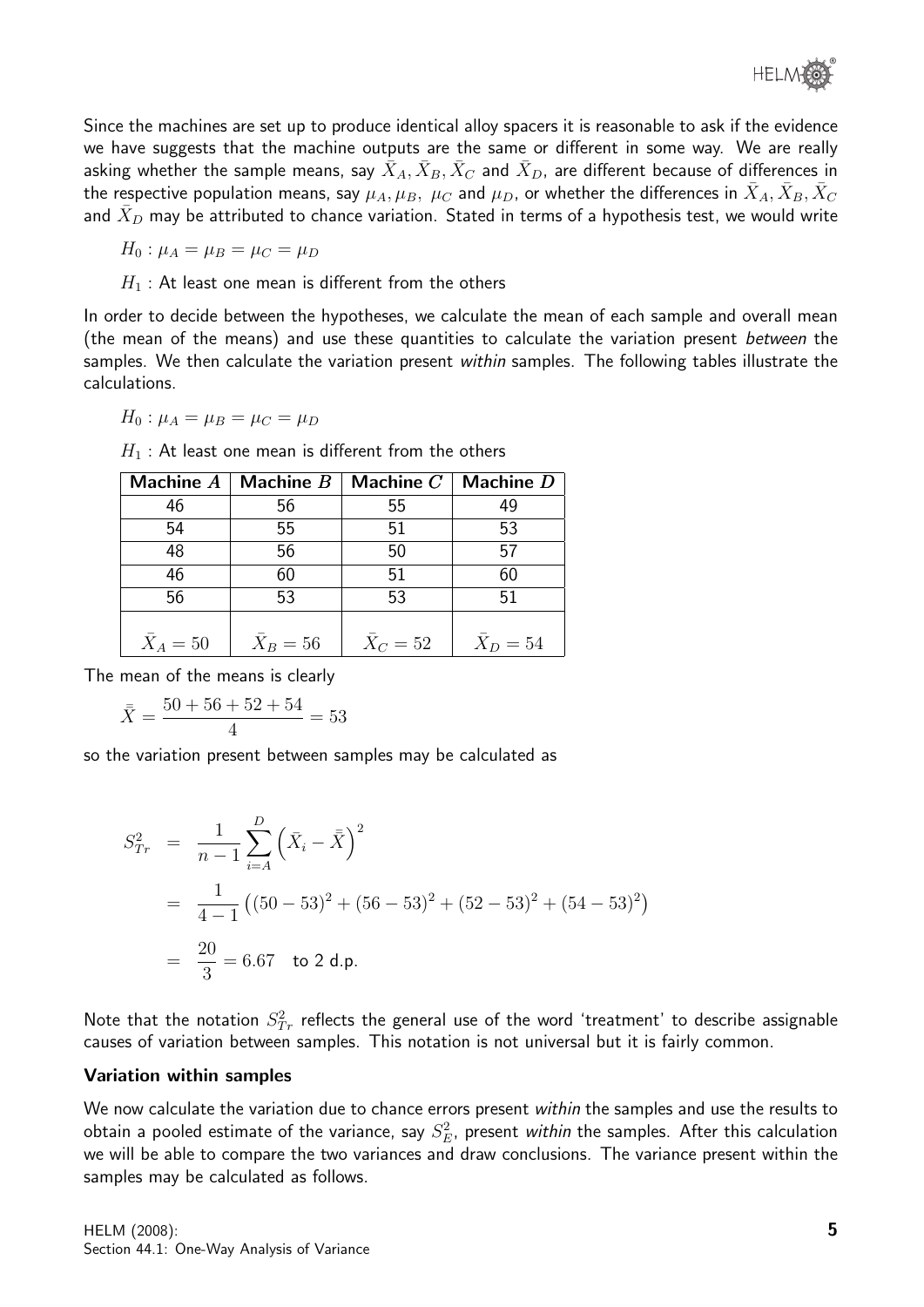#### Sample A

$$
\sum (X - \bar{X}_A)^2 = (46 - 50)^2 + (54 - 50)^2 + (48 - 50)^2 + (46 - 50)^2 + (56 - 50)^2 = 88
$$

#### Sample B

$$
\sum (X - \bar{X}_B)^2 = (56 - 56)^2 + (55 - 56)^2 + (56 - 56)^2 + (60 - 56)^2 + (53 - 56)^2 = 26
$$

#### Sample C

$$
\sum (X - \bar{X}_C)^2 = (55 - 52)^2 + (51 - 52)^2 + (50 - 52)^2 + (51 - 52)^2 + (53 - 52)^2 = 16
$$

#### Sample D

$$
\sum (X - \bar{X}_D)^2 = (49 - 54)^2 + (53 - 54)^2 + (57 - 54)^2 + (60 - 54)^2 + (51 - 54)^2 = 80
$$

An obvious extension of the formula for a pooled variance gives

$$
S_E^2 = \frac{\sum (X - \bar{X}_A)^2 + \sum (X - \bar{X}_B)^2 + \sum (X - \bar{X}_C)^2 + \sum (X - \bar{X}_D)^2}{(n_A - 1) + (n_B - 1) + (n_C - 1) + (n_D - 1)}
$$

where  $n_A, n_B, n_C$  and  $n_D$  represent the number of members (5 in each case here) in each sample. Note that the quantities comprising the denominator  $n_A - 1, \dots, n_D - 1$  are the number of degrees of freedom present in each of the four samples. Hence our pooled estimate of the variance present within the samples is given by

$$
S_E^2 = \frac{88 + 26 + 16 + 80}{4 + 4 + 4 + 4} = 13.13
$$

We are now in a position to ask whether the variation  $b$ etween samples  $S^2_{Tr}$  is large in comparison with the variation *within* samples  $S_E^2$ . The answer to this question enables us to decide whether the difference in the calculated variations is sufficiently large to conclude that there is a difference in the population means. That is, do we have sufficient evidence to reject  $H_0$ ?

#### **Using the** F **-test**

At first sight it seems reasonable to use the ratio

$$
F = \frac{S_{Tr}^2}{S_E^2}
$$

but in fact the ratio

$$
F = \frac{nS_{Tr}^2}{S_E^2},
$$

where n is the sample size, is used since it can be shown that if  $H_0$  is true this ratio will have a value of approximately unity while if  $H_0$  is not true the ratio will have a value greater that unity. This is because the variance of a sample mean is  $\sigma^2/n$ .

The test procedure (three steps) for the data used here is as follows.

- (a) Find the value of  $F$ ;
- (b) Find the number of degrees of freedom for both the numerator and denominator of the ratio;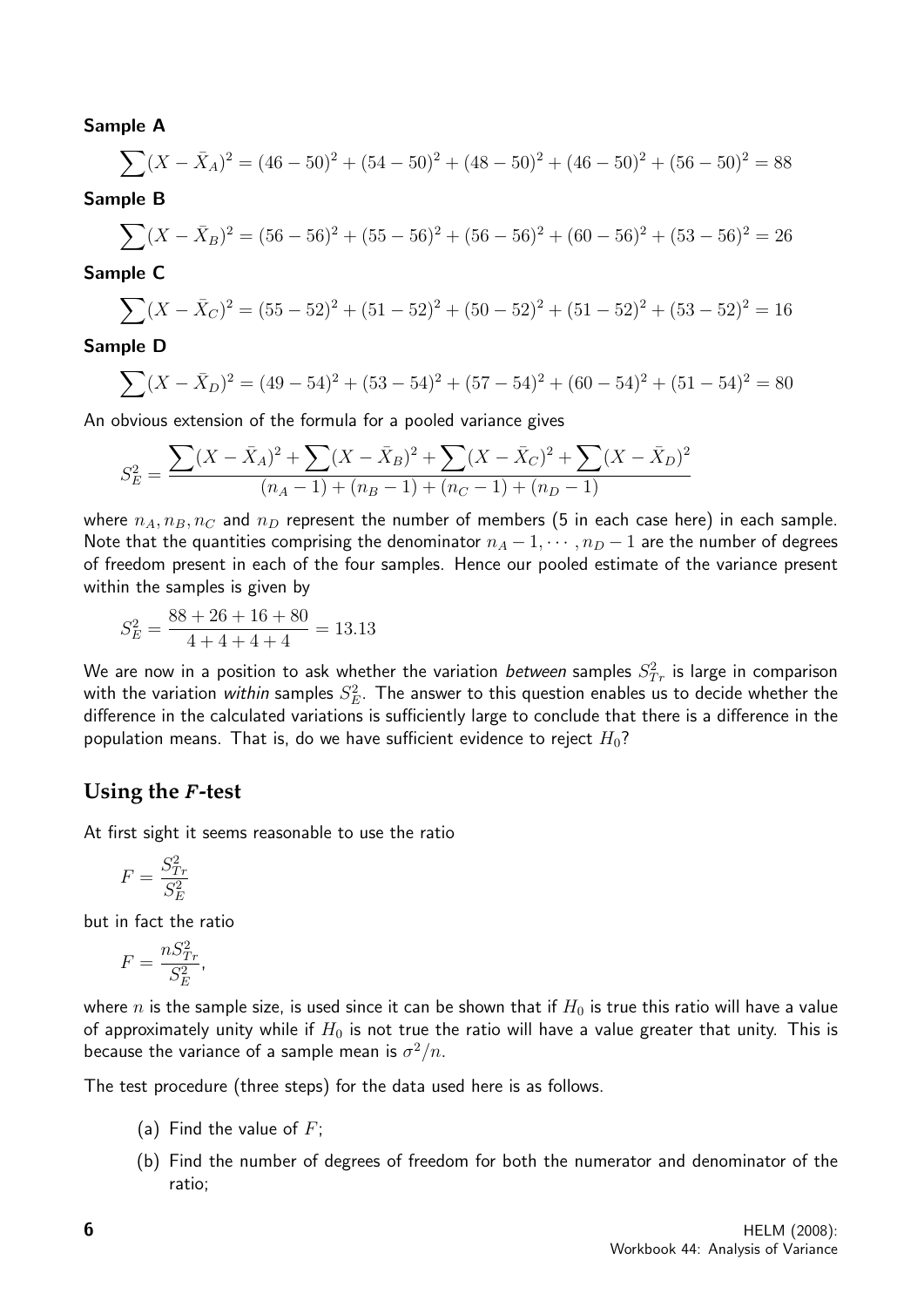

(c) Accept or reject depending on the value of  $F$  compared with the appropriate tabulated value.

#### Step 1

The value of  $F$  is given by

$$
F = \frac{nS_{Tr}^2}{S_E^2} = \frac{5 \times 6.67}{13.13} = 2.54
$$

#### Step 2

The number of degrees of freedom for  $S^2_{Tr}$  (the numerator) is

Number of samples  $-1=3$ 

The number of degrees of freedom for  $S_E^2$  (the denominator) is

Number of samples  $\times$  (sample size  $-1$ ) = 4  $\times$  (5  $-1$ ) = 16

#### Step 3

The critical value (5% level of significance) from the  $F$ -tables (Table 1 at the end of this Workbook) is  $F_{(3,16)} = 3.24$  and since  $2.54 < 3.224$  we see that we cannot reject  $H_0$  on the basis of the evidence available and conclude that in this case the variation present is due to chance. Note that the test used is one-tailed.

### **ANOVA tables**

It is usual to summarize the calculations we have seen so far in the form of an ANOVA table. Essentially, the table gives us a method of recording the calculations leading to both the numerator and the denominator of the expression

$$
F=\frac{nS_{Tr}^2}{S_E^2}
$$

In addition, and importantly, ANOVA tables provide us with a useful means of checking the accuracy of our calculations. A general ANOVA table is presented below with explanatory notes.

| Define $a =$ number of treatments, $n =$ number of observations per sample. |  |  |
|-----------------------------------------------------------------------------|--|--|
|                                                                             |  |  |

| Source of                                                                                           | Sum of Squares                                                                                                                                                                                               | Degrees    | Mean Square         | Value of |
|-----------------------------------------------------------------------------------------------------|--------------------------------------------------------------------------------------------------------------------------------------------------------------------------------------------------------------|------------|---------------------|----------|
| Variation                                                                                           | SS <sup>-</sup>                                                                                                                                                                                              | of Freedom | $\overline{\rm MS}$ | F Ratio  |
| Between samples<br>$(due\ to\ treatments)$                                                          | $SS_{Tr} = n \sum_{i=1}^{a} (\bar{X}_{i} - \bar{X})^{2}$ (a - 1) $MS_{Tr} = \frac{SS_{Tr}}{(a-1)}$ $F = \frac{MS_{Tr}}{MS_{E}}$<br>= $nS_{X}^{2}$ $F = \frac{MS_{Tr}}{SS_{Tr}}$ $F = \frac{MS_{Tr}}{MS_{E}}$ |            |                     |          |
| Differences between                                                                                 |                                                                                                                                                                                                              |            |                     |          |
| means $\bar{X}_i$ and $\bar{X}$                                                                     |                                                                                                                                                                                                              |            |                     |          |
| Within samples<br>( <i>due to chance errors</i> )<br>Differences between<br>individual observations | $\boldsymbol{n}$<br>$SS_E = \sum_{i=1}^{N} \sum_{j=1}^{N} (X_{ij} - \bar{X}j)^2$ $a(n-1)$ $MS_E = \frac{SS_E}{a(n-1)}$<br>$= S_E^2$                                                                          |            |                     |          |
| $X_{ij}$ and means $X_i$                                                                            |                                                                                                                                                                                                              |            |                     |          |
| <b>TOTALS</b>                                                                                       | $SS_T = \sum_{i=1}^{n} \sum_{j=1}^{n} (X_{ij} - \bar{\bar{X}})^2$ $(an-1)$                                                                                                                                   |            |                     |          |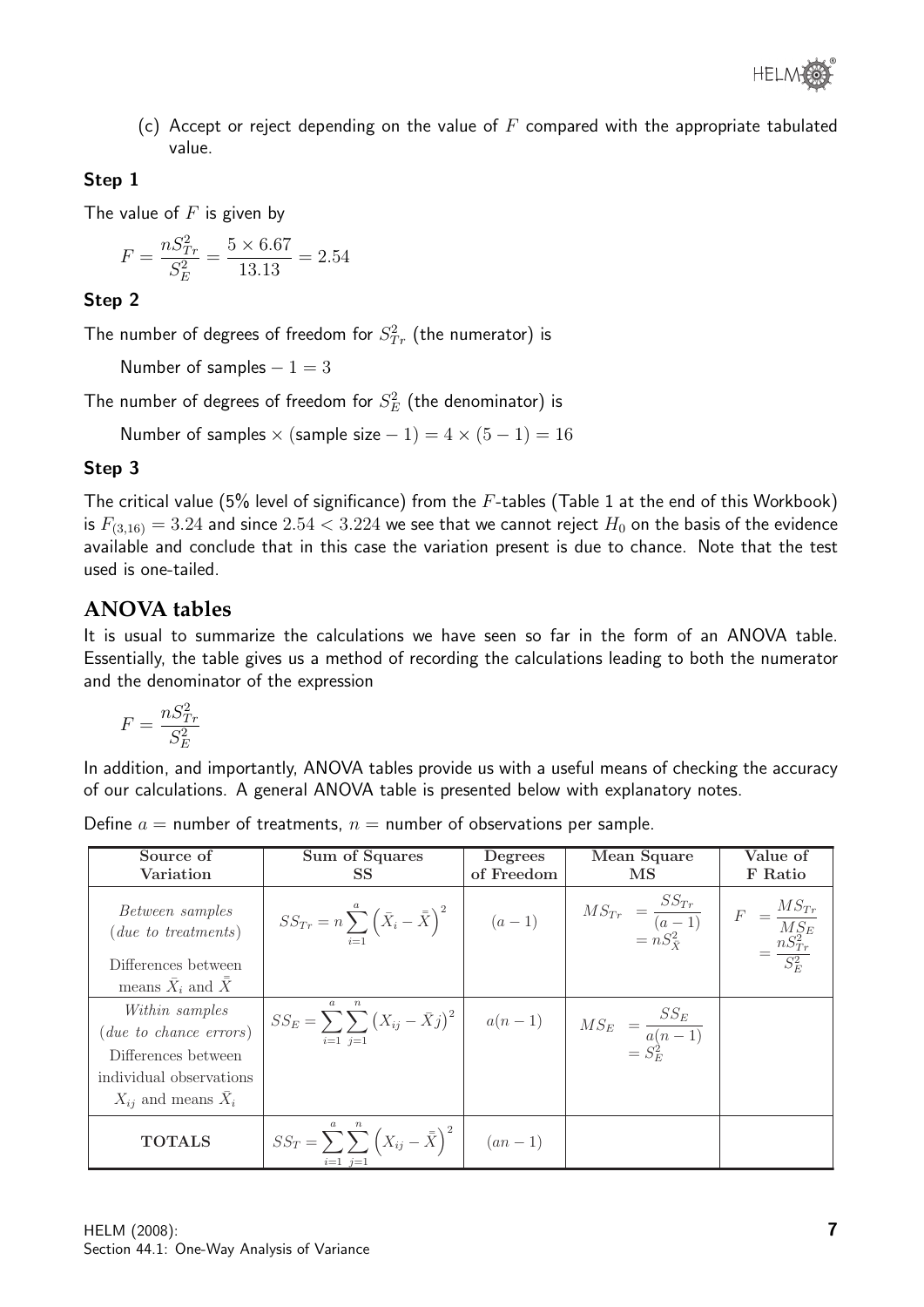In order to demonstrate this table for the example above we need to calculate

$$
SS_T = \sum_{i=1}^{a} \sum_{j=1}^{n} (X_{ij} - \bar{\bar{X}})^2
$$

a measure of the total variation present in the data. Such calculations are easily done using a computer (Microsoft Excel was used here), the result being

$$
SS_T = \sum_{i=1}^{a} \sum_{j=1}^{n} \left( X_{ij} - \bar{\bar{X}} \right)^2 = 310
$$

The ANOVA table becomes

| Source of                                                                                                                   | Sum of Squares | Degrees of | Mean Square                                                                       | Value of                                        |
|-----------------------------------------------------------------------------------------------------------------------------|----------------|------------|-----------------------------------------------------------------------------------|-------------------------------------------------|
| Variation                                                                                                                   | <b>SS</b>      | Freedom    | $\overline{\rm MS}$                                                               | F Ratio                                         |
| Between samples<br>$(due\ to\ treatments)$<br>Differences between<br>means $\bar{X}_i$ and $\bar{X}$                        | 100            | 3          | $\label{eq:2.1} MS_{Tr} = \frac{SS_{Tr}}{(a-1)}$<br>$=\frac{100}{3}$<br>$= 33.33$ | $=\frac{MS_{Tr}}{MS_E}$<br>$\cal F$<br>$= 2.54$ |
| Within samples<br>$(due\ to\ chance\ errors)$<br>Differences between<br>individual observations<br>$X_{ii}$ and means $X_i$ | 210            | 16         | $M S_E = \frac{S S_E}{a(n-1)}$<br>$=\frac{210}{16}$<br>$= 13.13$                  |                                                 |
| <b>TOTALS</b>                                                                                                               | 310            | 19         |                                                                                   |                                                 |

It is possible to show theoretically that

$$
SS_T = SS_{Tr} + SS_E
$$

that is

$$
\sum_{i=1}^{a} \sum_{j=1}^{n} \left( X_{ij} - \bar{X} \right)^2 = n \sum_{i=1}^{a} \left( \bar{X}_i - \bar{X} \right)^2 + \sum_{i=1}^{a} \sum_{j=1}^{n} \left( X_{ij} - \bar{X}_j \right)^2
$$

As you can see from the table,  $SS_{Tr}$  and  $SS_E$  do indeed sum to give  $SS_T$  even though we can calculate them separately. The same is true of the degrees of freedom.

Note that calculating these quantities separately does offer a check on the arithmetic but that using the relationship can speed up the calculations by obviating the need to calculate (say)  $SS_T$ . As you might expect, it is recommended that you check your calculations! However, you should note that it is usual to calculate  $SS_T$  and  $SS_{Tr}$  and then find  $SS_E$  by subtraction. This saves a lot of unnecessary calculation but does not offer a check on the arithmetic. This shorter method will be used throughout much of this Workbook.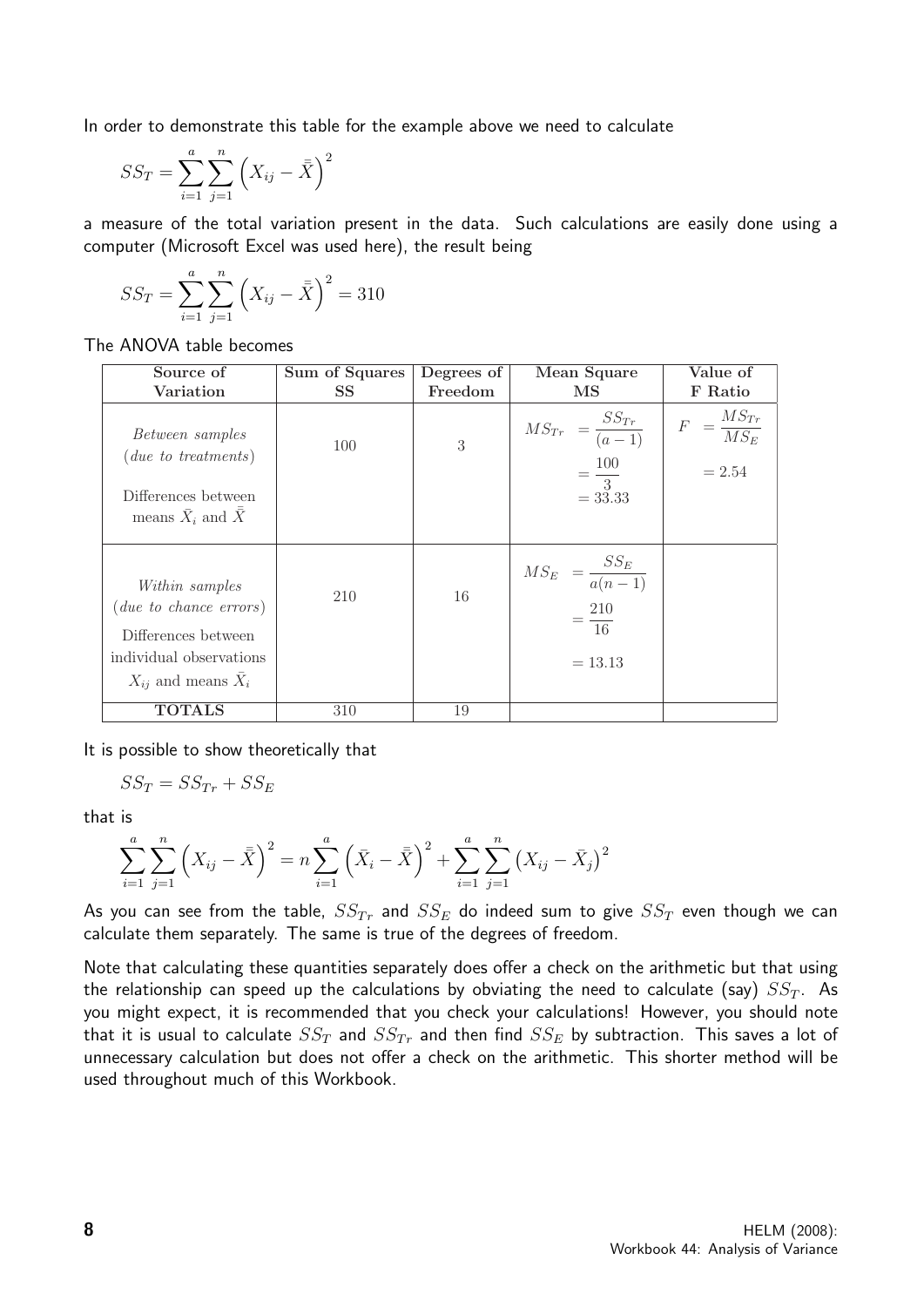

#### **Unequal sample sizes**

So far we have assumed that the number of observations in each sample is the same. This is not a necessary condition for the one-way ANOVA.

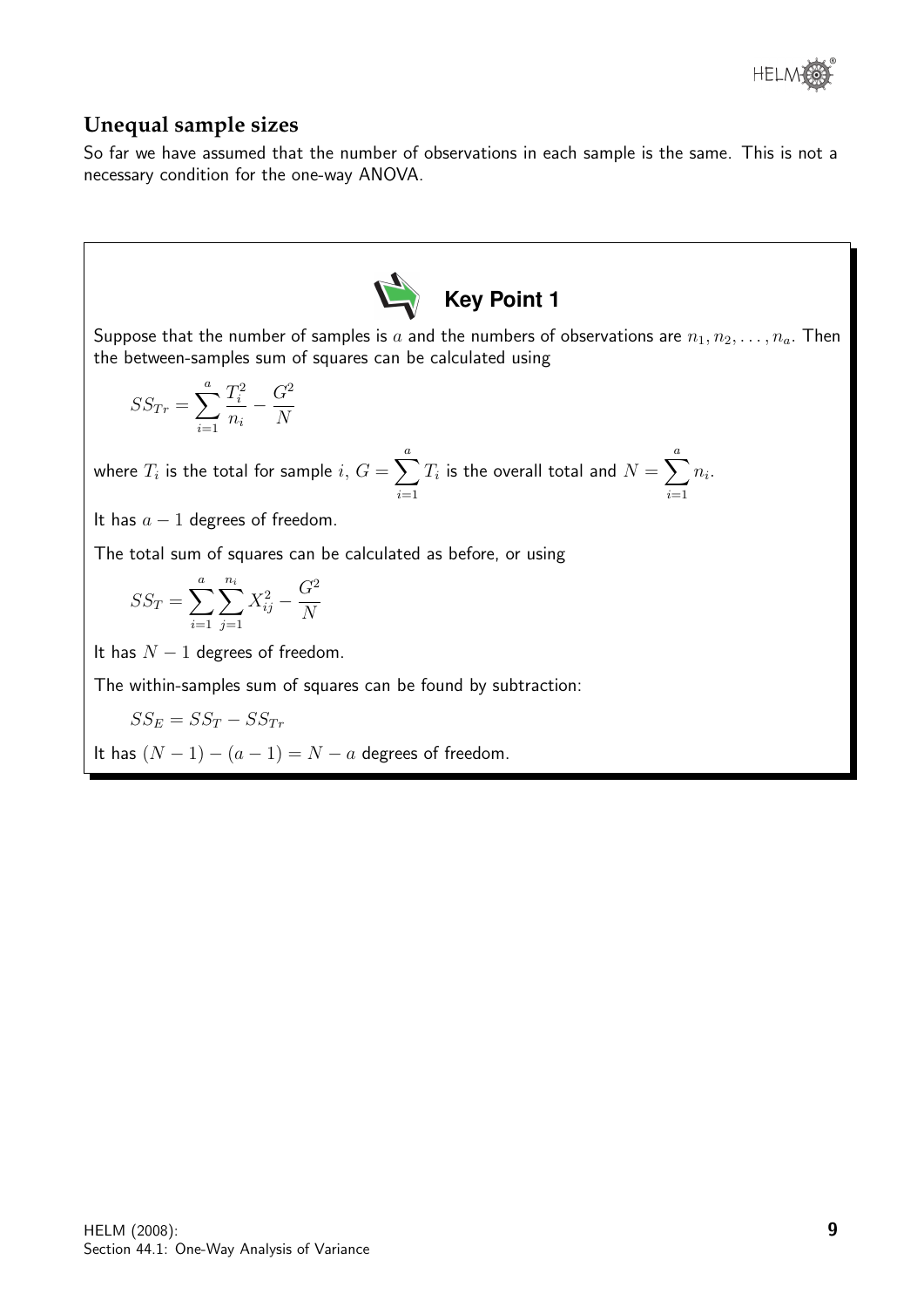

Your solution

Three fuel injection systems are tested for efficiency and the following coded data are obtained.

| System $1 \mid$ | System $2 \mid$ | System 3 |
|-----------------|-----------------|----------|
| 48              | 60              | 57       |
| 56              | 56              | 55       |
| 46              | 53              | 52       |
| 45              | 60              | 50       |
| 50              | 51              | 51       |

Do the data support the hypothesis that the systems offer equivalent levels of efficiency?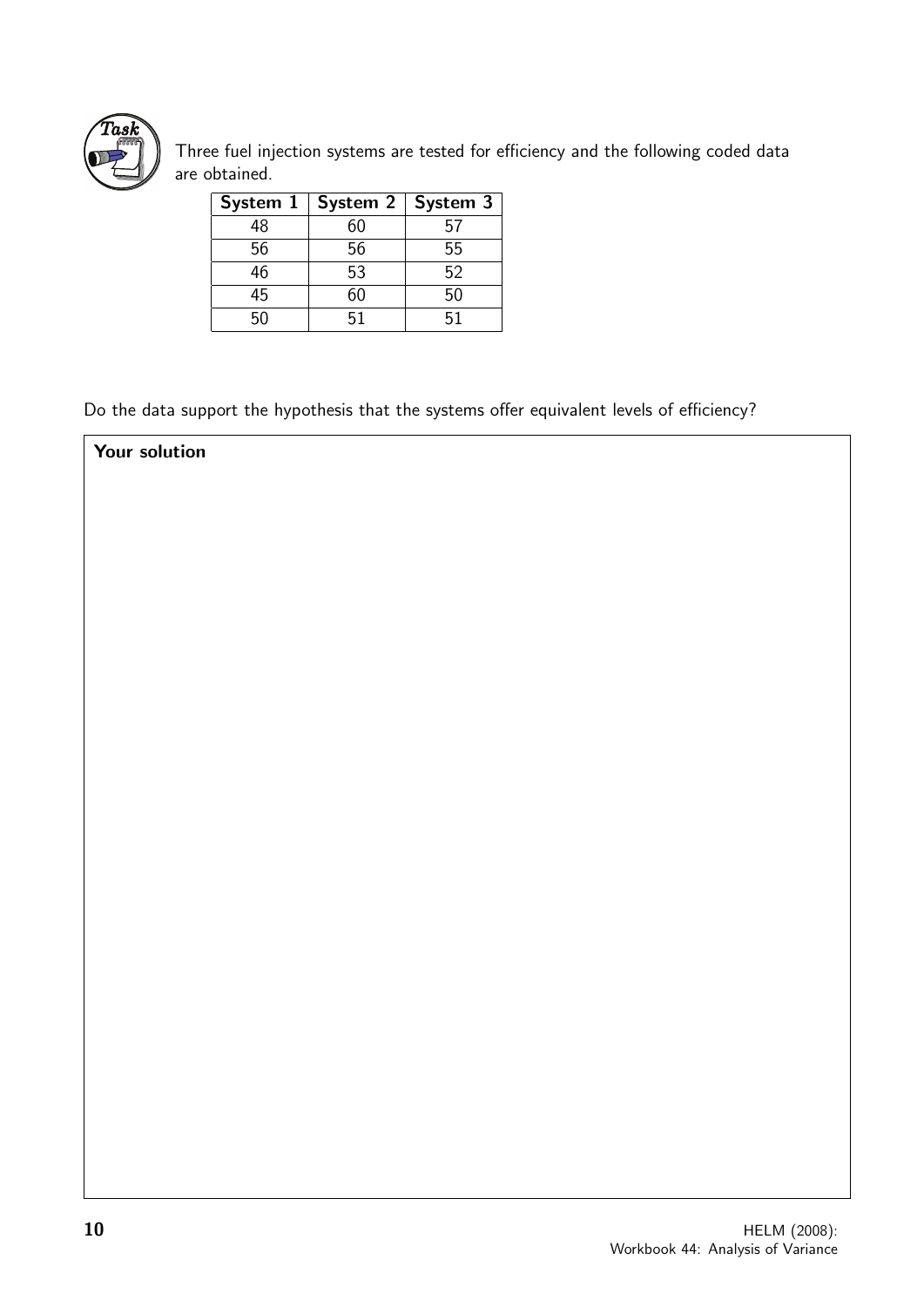

### Answer

Appropriate hypotheses are

$$
H_0 = \mu_1 = \mu_2 = \mu_3
$$

 $H_1$ : At least one mean is different to the others

#### Variation between samples

| System 1   | System 2   | System 3   |
|------------|------------|------------|
| 48         | 60         | 57         |
| 56         | 56         | 55         |
| 46         | 53         | 52         |
| 45         | 60         | 50         |
| 50         | 51         | 51         |
| $X_1 = 49$ | $X_2 = 56$ | $X_3 = 53$ |

The mean of the means is  $\bar{\bar{X}} = \frac{49 + 56 + 53}{8}$ 3  $= 52.67$  and the variation present between samples is

$$
S_{Tr}^2 = \frac{1}{n-1} \sum_{i=1}^3 \left( \bar{X}_i - \bar{X} \right)^2 = \frac{1}{3-1} \left( (49 - 52.67)^2 + (56 - 52.67)^2 + (53 - 52.67)^2 \right) = 12.33
$$

#### Variation within samples

#### System 1

$$
\sum (X - \bar{X}_1)^2 = (48 - 49)^2 + (56 - 49)^2 + (46 - 49)^2 + (45 - 49)^2 + (51 - 49)^2 = 76
$$

#### System 2

$$
\sum (X - \bar{X}_2)^2 = (60 - 56)^2 + (56 - 56)^2 + (53 - 56)^2 + (60 - 56)^2 + (51 - 56)^2 = 66
$$

System 3

$$
\sum (X - \bar{X}_3)^2 = (57 - 53)^2 + (55 - 53)^2 + (52 - 53)^2 + (50 - 53)^2 + (51 - 53)^2 = 34
$$

Hence

$$
S_E^2 = \frac{\sum (X - \bar{X}_1)^2 + \sum (X - \bar{X}_2)^2 + \sum (X - \bar{X}_3)^2}{(n_1 - 1) + (n_2 - 1) + (n_3 - 1)} = \frac{76 + 66 + 34}{4 + 4 + 4} = 14.67
$$

The value of F is given by  $F =$  $nS^2_{Tr}$  $S_E^2$ =  $5 \times 12.33$ 14.67  $= 4.20$ 

The number of degrees of freedom for  $S^2_{Tr}$  is No. of samples  $-1=2$ 

The number of degrees of freedom for  $S_E^2$  is No. of samples $\times$  (sample size  $-$  1)  $=12$ 

The critical value (5% level of significance) from the  $F$ -tables (Table 1 at the end of this Workbook) is  $F_{(2,12)} = 3.89$  and since  $4.20 > 3.89$  we conclude that we have sufficient evidence to reject  $H_0$ so that the injection systems are not of equivalent efficiency.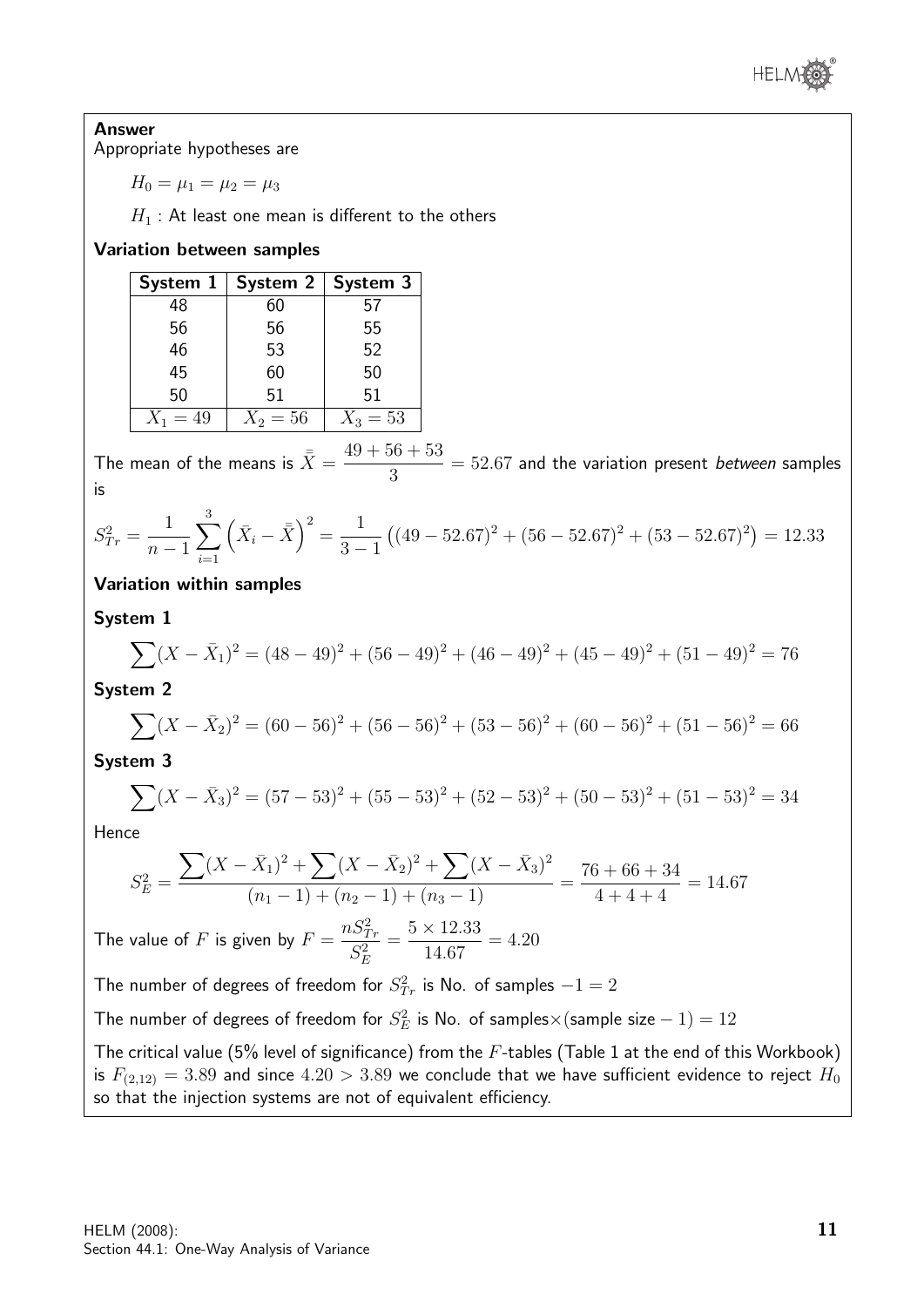#### **Exercises**

1. The yield of a chemical process, expressed in percentage of the theoretical maximum, is measured with each of two catalysts, A, B, and with no catalyst (Control: C). Five observations are made under each condition. Making the usual assumptions for an analysis of variance, test the hypothesis that there is no difference in mean yield between the three conditions. Use the 5% level of significance.

| Catalyst A | Catalyst B Control C |      |
|------------|----------------------|------|
| 79.2       | 81.5                 | 74.8 |
| 80.1       | 80.7                 | 76.5 |
| 77.4       | 80.5                 | 74.7 |
| 77.6       | 81.7                 | 74.8 |
| 77.8       | 80.6                 | 74.9 |

2. Four large trucks, A, B, C, D, are used to move stone in a quarry. On a number of days, the amount of fuel, in litres, used per tonne of stone moved is calculated for each truck. On some days a particular truck might not be used. The data are as follows. Making the usual assumptions for an analysis of variance, test the hypothesis that the mean amount of fuel used per tonne of stone moved is the same for each truck. Use the 5% level of significance.

| Truck I | Observations |  |  |  |                                                                                           |  |  |  |  |
|---------|--------------|--|--|--|-------------------------------------------------------------------------------------------|--|--|--|--|
|         |              |  |  |  | 0.21  0.21  0.21  0.21  0.20  0.19  0.18  0.21  0.22  0.21                                |  |  |  |  |
| B.      |              |  |  |  | $\begin{array}{cccccc} 0.22 & 0.22 & 0.25 & 0.21 & 0.21 & 0.22 & 0.20 & 0.23 \end{array}$ |  |  |  |  |
|         |              |  |  |  | $\vert$ 0.21 0.18 0.18 0.19 0.20 0.18 0.19 0.19 0.20 0.20 0.20                            |  |  |  |  |
|         |              |  |  |  | 0.20 0.20 0.21 0.21 0.21 0.19 0.20 0.20 0.21                                              |  |  |  |  |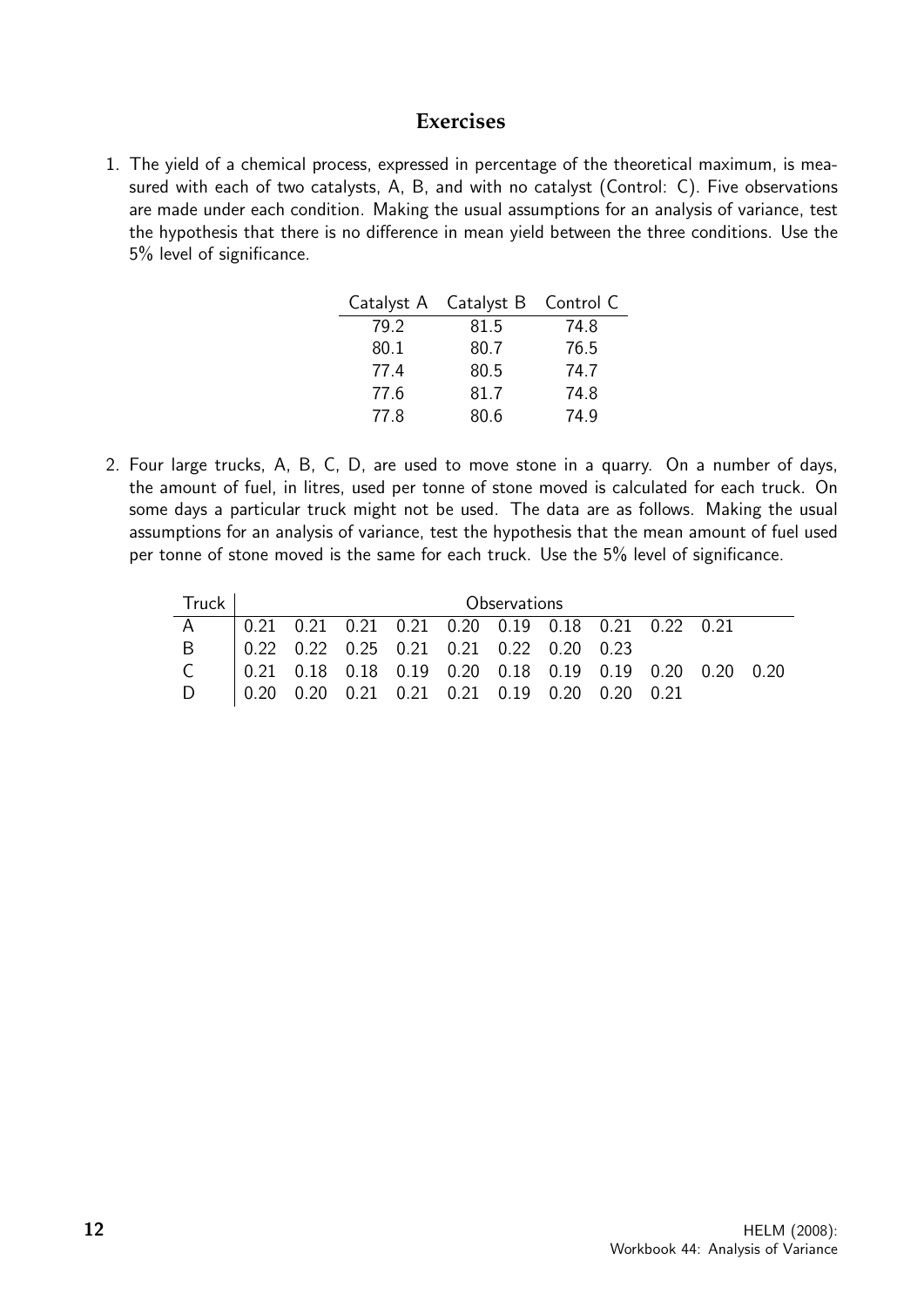

#### Answers

1. We calculate the treatment totals for A: 392.1, B: 405.0 and C: 375.7. The overall total is 1172.8 and  $\sum \sum y^2 = 91792.68$ .

The total sum of squares is

$$
91792.68 - \frac{1172.8^2}{15} = 95.357
$$

on  $15 - 1 = 14$  degrees of freedom.

The between treatments sum of squares is

$$
\frac{1}{5}(392.1^2 + 405.0^2 + 375.7^2) - \frac{1172.8^2}{15} = 86.257
$$

on  $3 - 1 = 2$  degrees of freedom.

By subtraction, the residual sum of squares is

 $95.357 - 86.257 = 9.100$ 

on  $14 - 2 = 12$  degrees of freedom.

The analysis of variance table is as follows:

| Source of | Sum of  | Degrees of | Mean   | Variance |
|-----------|---------|------------|--------|----------|
| variation | squares | freedom    | square | ratio    |
| Treatment | 86.257  |            | 43.129 | 56.873   |
| Residual  | 9.100   | 12         | 0.758  |          |
| Total     | 95.357  | 14         |        |          |

The upper 5% point of the  $F_{2,12}$  distribution is 3.89. The observed variance ratio is greater than this so we conclude that the result is significant at the 5% level and we reject the null hypothesis at this level. The evidence suggests that there are differences in the mean yields between the three treatments.